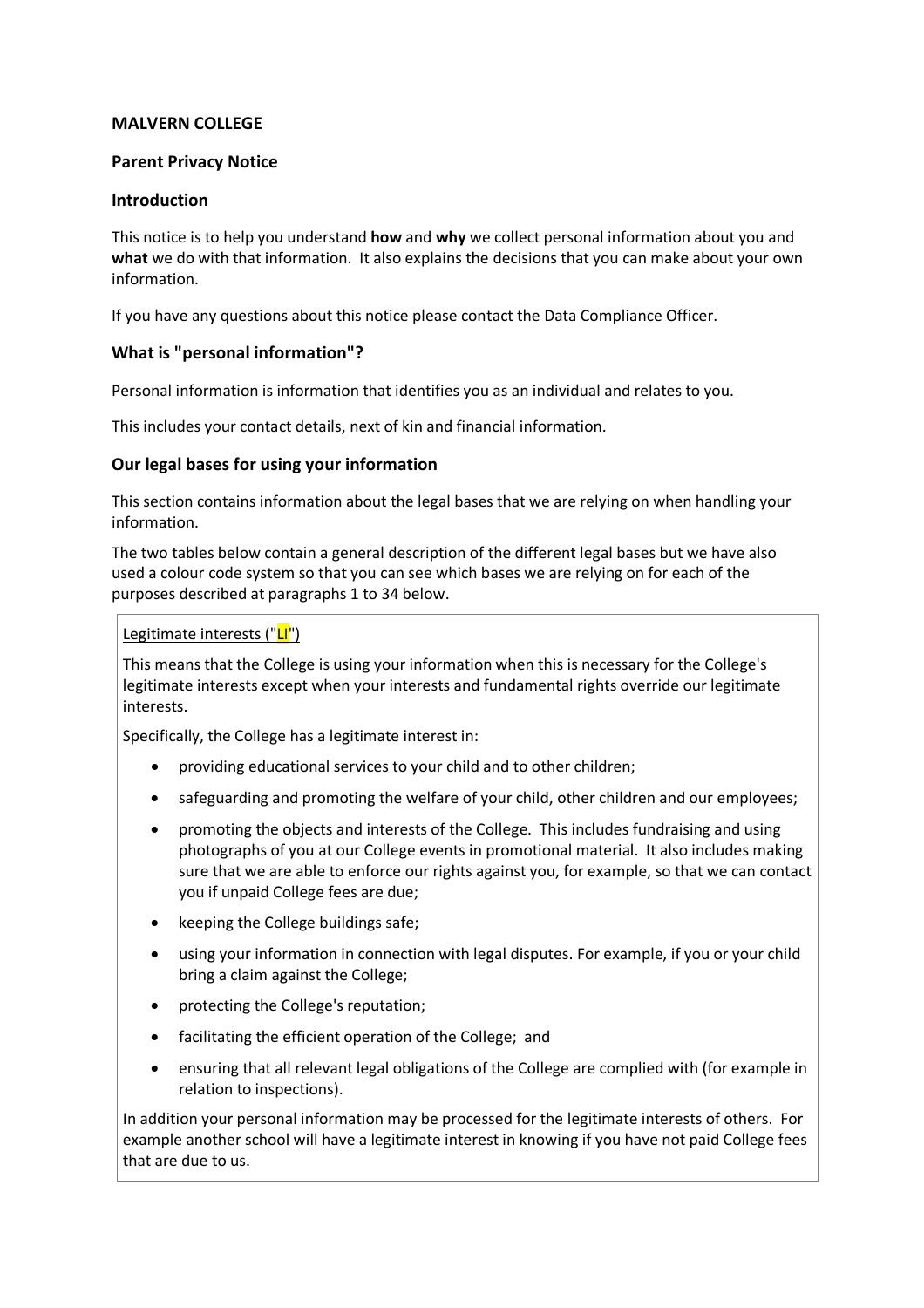Necessary for contract ("CT")

We will need to use your information in order to perform our obligations under our contract with you and for you to perform your obligations as well. For example, we need your name and contact details so that we can update you on your child's progress and so that we can contact you if there is a concern.

Legal obligation ("LO")

Where the College needs to use your information in order to comply with a legal obligation, for example to report a concern to Children's Services. We may also have to disclose your information to third parties such as the courts, the local authority or the police where legally obliged to do so.

Vital interests ("VI")

In limited circumstances we may use your information to protect your vital interests or the vital interests of someone else (e.g. if you or they are seriously hurt).

Performance of a task carried out in the public interest (or carrying out public tasks) ("PI")

The following are examples of when we use your information to perform tasks in the public interest:

- providing your child with an education;
- safeguarding and promoting your welfare, your child's welfare and the welfare of other children;
- facilitating the efficient operation of the College; and
- ensuring that we comply with all of our legal obligations.

The College must also comply with an additional condition where it processes special categories of personal information. These special categories are as follows: personal information revealing racial or ethnic origin, political opinions, religious or philosophical beliefs, trade union membership, genetic information, biometric information, health information, and information about sex life or orientation.

### Substantial public interest ("SPI")

The College is also allowed to use special categories of personal information where doing so is necessary in the substantial public interest. This is similar to "public interest" in the table above.

Social protection and social security laws

Also the College may use your information to comply with social protection law (e.g. to look after your child) and social security laws. Social protection law is concerned with preventing, managing, and overcoming situations that adversely affect people's wellbeing.

Vital interests ("VI")

In limited circumstances we may use your information to protect your vital interests or the vital interests of someone else (e.g. if you or they are seriously hurt).

Legal claims ("LC")

We are allowed to use your information if this is necessary in relation to legal claims. For example, this allows us to share information with our legal advisors and insurers.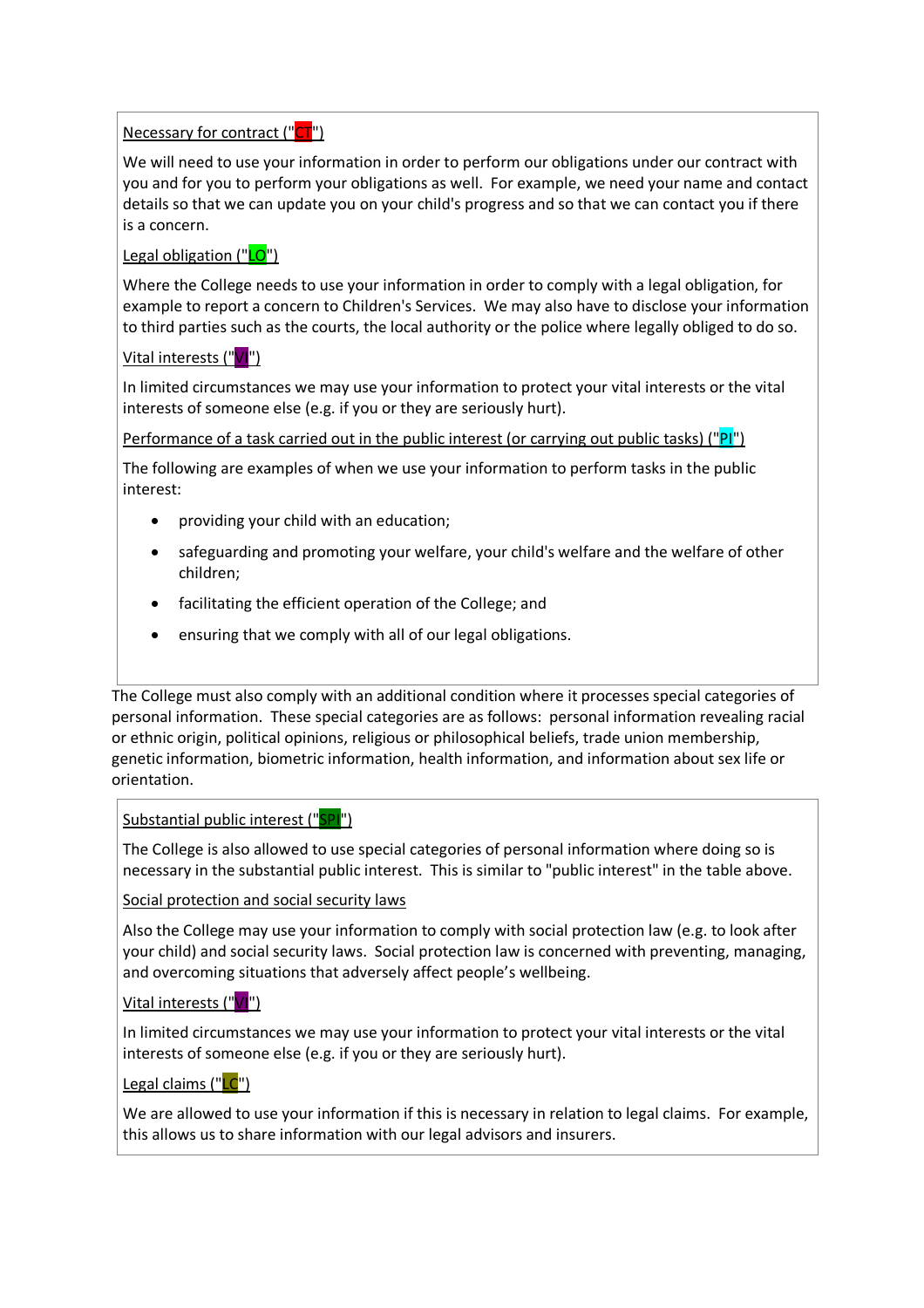# **How and why does the College collect and use personal information?**

We set out below examples of the different ways in which we use personal information and where this personal information comes from. The letters highlighted in different colours below refer to the legal bases we are relying on. Please see the section above for an explanation.

- 1. The College's primary reason for using your personal information is to provide educational services to your child - LI, CT, PI,
- 2. We will have information about any family circumstances which might affect your child's welfare or happiness. This is to help us provide appropriate care and support to your child - LI, CT, PI, SPI.
- 3. We will need information about any court orders or criminal petitions which relate to you. This is so that we can safeguard the welfare and wellbeing of your child and the other pupils at the College - LI, CT, PI, SPI
- 4. We use CCTV to make sure the College site is safe. Images captured of you via CCTV will be your personal information. CCTV is not used in private areas such as toilets - LI, CT, PI, SPI.
- 5. If there is a complaint or grievance made to the College which involves you then we will use your information in connection with that complaint or grievance - LI, PI, SPI.
- 6. The College may share information about you with the local authority for the purpose of the preparation, implementation and / or review of your child's Statement of Special Educational Needs or Education Health and Care Plan - LI, PI, LO.
- 7. We may take photographs or videos of you at College events to use on social media and on the College website. This is to show prospective parents and pupils what we do here and to advertise the College. We may continue to use these photographs and videos after your child has left the College -  $L$ .
- 8. We will send you information to keep you up to date with what is happening at the College. For example, by sending you information about events and activities taking place (including fundraising events) and the College newsletter -  $L$ .
- 9. We will keep details of your address when your child leaves the College so we can send you relevant publications and find out how your child is progressing. We will also pass your details onto the alumni organisation which is called The Malvernian Society. Further information on the alumni association can be found here https://www.malverniansociety.org.uk/ - LI.]
- 10. We may use information about you if we need this for historical research purposes or for statistical purposes. For example, if we consider the information might be useful if someone wanted to write a book about the College -  $LI$ .
- 11. We may use your information when ensuring network and information security, for example, our anti-virus software might scan files containing information about you - LI.
- 12. We can keep information about you for a very long time or even indefinitely if we need this for historical, research or statistical purposes. For example, if we consider the information might be useful if someone wanted to write a book about the College  $-\frac{L}{L}$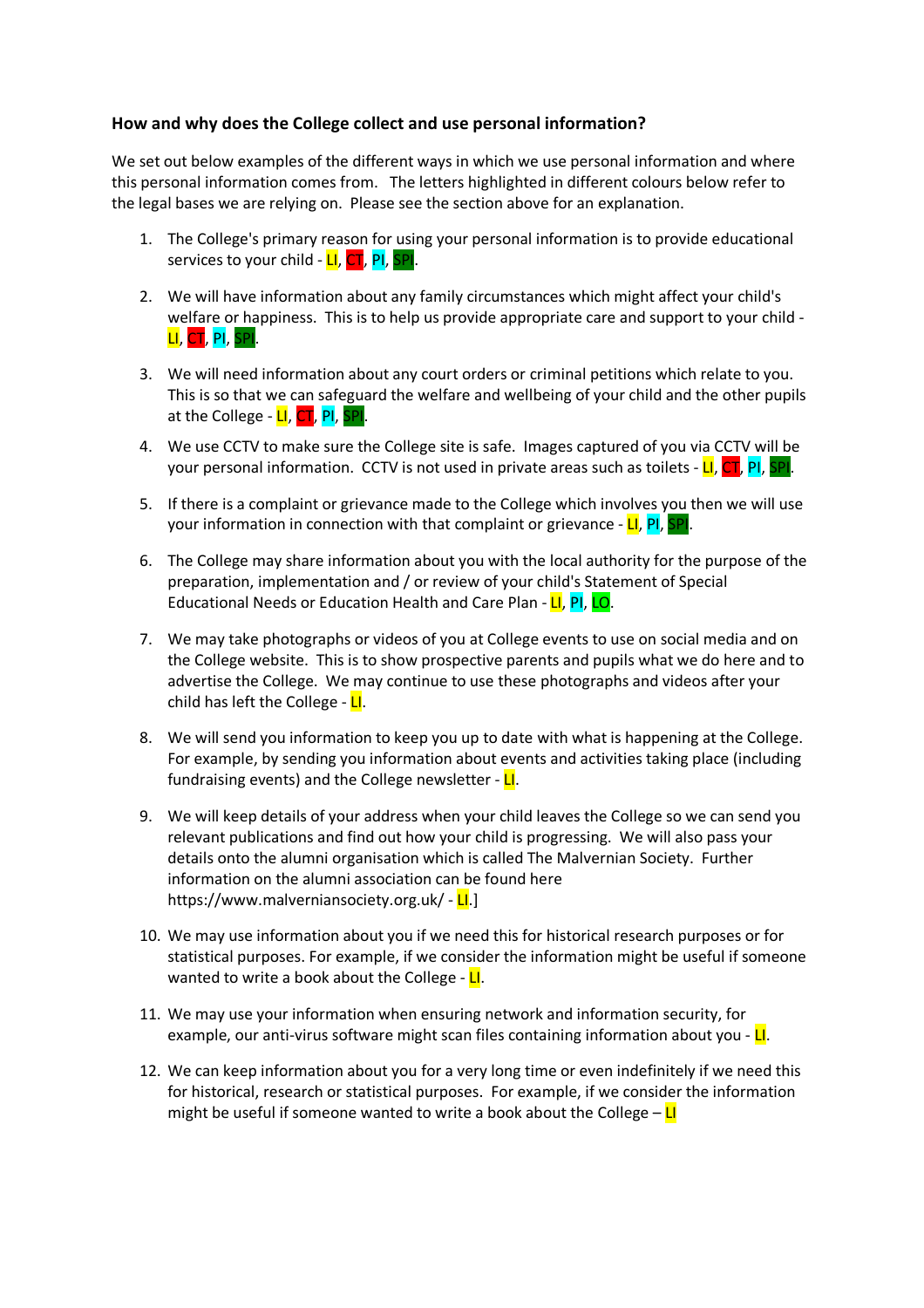### Financial information

- 13. We will process financial information about you in relation to the payment of fees. In some cases we get information about you from third parties such as credit reference agencies or from your child's previous school(s) - LI, CT.
- 14. We will hold information about bankruptcy petitions and statutory demands, where relevant - LI, CT.
- 15. We may search the files of any licensed credit reference agency in order to verify your identity. This also allows us to assess your application for the award of a bursary or for credit in contemplation of an agreement for the deferment of fees. The credit reference agency will keep a record of that search and details about your application. This record will be seen by other organisations which make searches about you -  $LI$ ,  $CT$ .
- 16. We may share your information with debt recovery suppliers if you do not pay any College fees owed to the College - **LI**, CT.
- 17. We will obtain information about you from publicly available sources, such as Companies House and Zoopla, to assess your ability to pay College fees - LI, CT.
- 18. From time to time we use a third party organisation called Bursary Administration Ltd to assist us with our bursary application process. If you apply for a bursary we may share information about you with Bursary Administration Ltd so that they can assess your application - LI, CT

Failure to supply information may result in a refusal of an award or credit.

#### Sharing personal information with third parties

- 19. In accordance with our legal obligations, we will share information with local authorities, the Independent Schools Inspectorate and the Department for Education, for example, where we have any safeguarding concerns or to comply with our legal obligations - LI, LO, PI, SPI.
- 20. On occasion, we may need to share your information with the police for the prevention and investigation of crime and the prosecution of offenders. We will only do this in specific circumstances to assist the police with their investigations -  $LI$ ,  $CT$ ,  $LO$ ,  $PI$ , SPI.
- 21. We may need to share information about you with the Health and Safety Executive (a government organisation) if there is a health and safety issue at the College - LI, LO, PI, SPI.
- 22. In certain circumstances, we may also need to share information with our legal advisers for the purpose of obtaining legal advice -  $LI$ ,  $LO$ ,  $PI$ ,  $SPI$ ,  $LC$ .
- 23. Occasionally we may use consultants, experts and other advisors to assist the College in fulfilling its obligations and to help run the College properly (e.g. our accountants). We will share your information with them if this is relevant to their work -  $LI$ ,  $CT$ ,  $PI$ ,  $SPI$ .
- 24. If your child is not of British nationality we have to make sure that your child has the right to study in the UK. Sometimes the government will ask us to provide information as part of our reporting requirements. In addition to this we have a duty to provide information about you to UK Visas and Immigration to comply with our duties as a Tier 4 sponsor - LI, CT, LO, PI, SPI.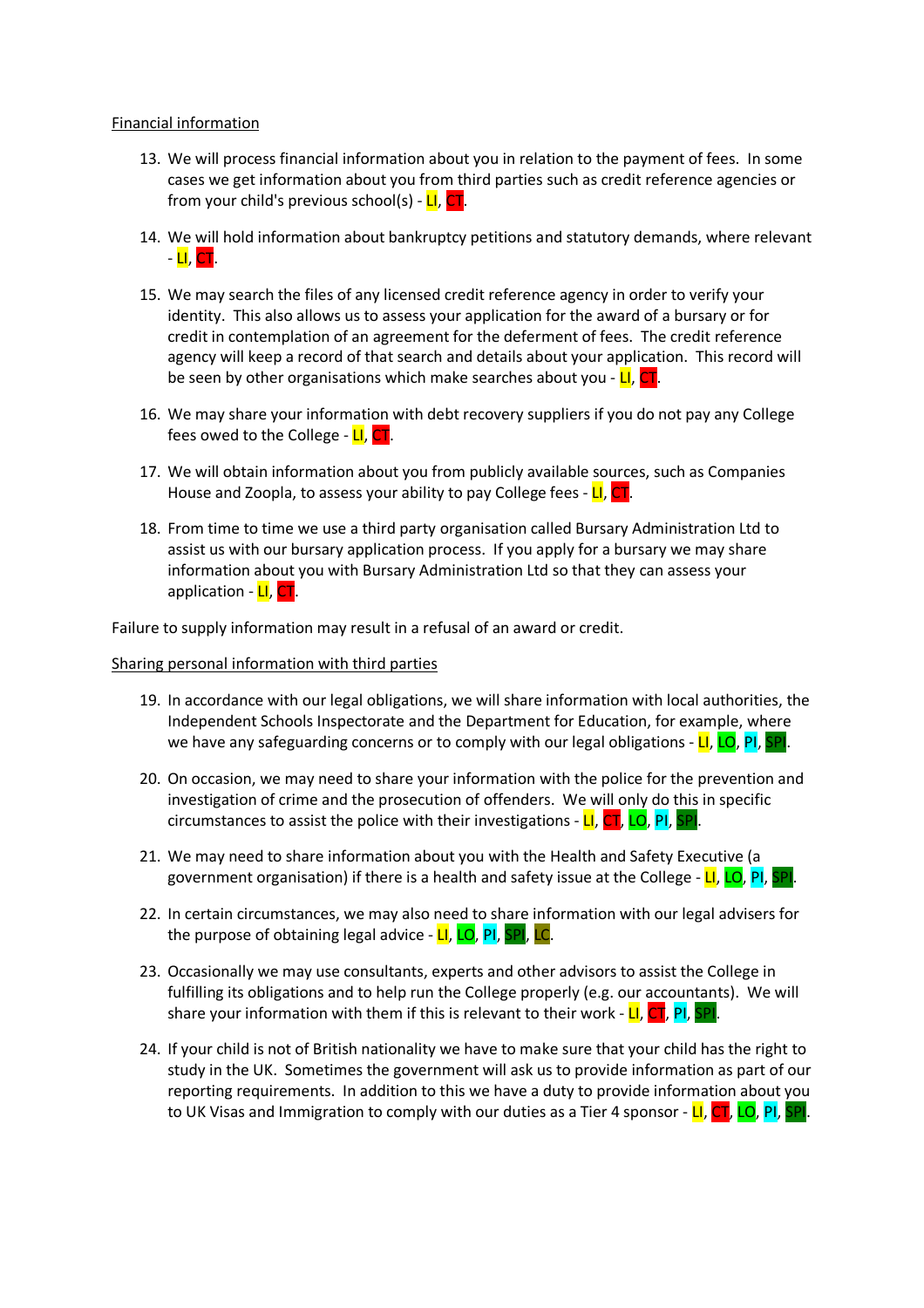- 25. The College is a charity which means that in exceptional circumstances we may need to share your information with the Charity Commission e.g. in the event of a serious incident - LI, LO, PI, SPI.
- 26. We may share information about you with our insurance company, for example, where there is a serious incident at the College - LI, SPI, LC.
- 27. If you have unpaid fees we may share information about this with other schools or educational establishments to which you intend to send your child -  $L$ .
- 28. If your child leaves us to attend another school we may provide that school with information about you. For example, details of family circumstances if there have been any safeguarding incidents - LI, LO.
- 29. We may share information about you with others in your family, such as another parent or step-parent. For example, where this is part of our obligation to take care of your child, as part of our wider legal and regulatory obligations, or in connection with College fees -  $LI$ ,  $PI$ , SPI.
- 30. We may need to share information if there is an emergency, for example, if you are hurt whilst on College premises - LI, VI.
- 31. If you have appointed an agent to act on your behalf, we may share information with them. For example, we may send letters to them so that they can pass these on to you -  $L\cdot$
- 32. We may send you information about the College before you accept a place for your child. For example, we may send you a copy of the College prospectus -  $L$ .
- 33. If your child has an Education and Health Care Plan (EHCP), we will share information with and obtain information from the local authority about you -  $LO$ ,  $PI$ , SPI.

We sometimes use contractors to handle personal information on our behalf. The following are examples:

> IT consultants who might access information about you when checking the security of our IT network; and

> we use the iSAMS Management Information System to store some information. The system is supported and upgraded remotely by iSAMS employees. There is a robust contract of services in place to safeguard the data and maintain confidentiality.

We obtain information about you from admissions forms and from your child's previous school. We may also get information from professionals such as doctors and from local authorities.

### **Criminal offence information**

We may only use information relating to criminal convictions and offences where the law allows us to do so. This will usually be where such processing is necessary to carry out our obligations or to exercise our rights.

Less commonly, we may use information relating to criminal convictions and offences where it is necessary in relation to legal claims, where it is necessary to protect our pupils and you are not capable of giving your consent, or where you have already made the information public.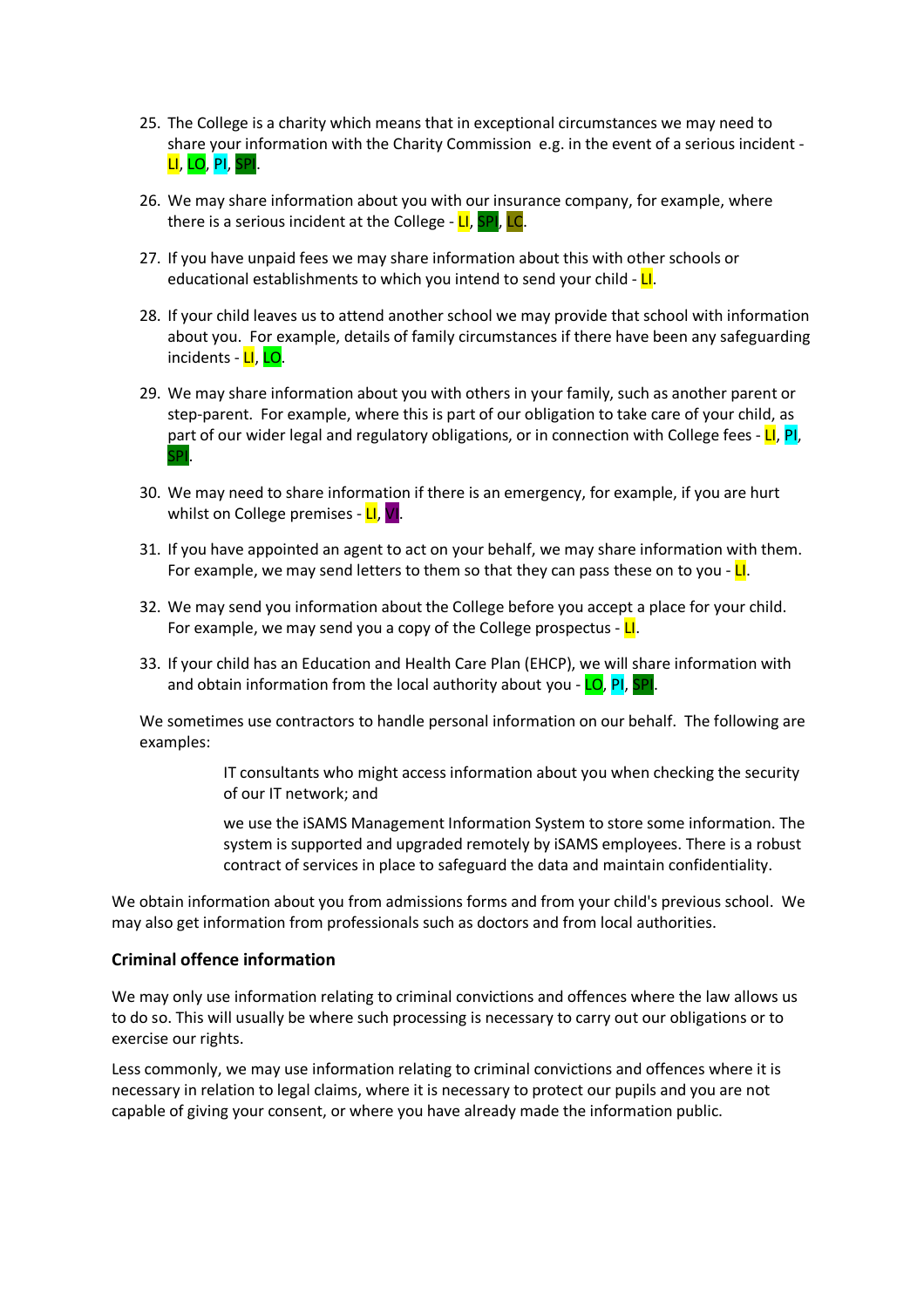## **More than one basis**

As you will see from this notice, in some cases we will rely on more than one basis above for a particular use of your information. In addition, we may move from one of the legal bases listed above to another as circumstances change. For example, as a safeguarding matter becomes more serious, we may start to rely on legal obligation to share personal information with the local authority in addition to the other legal bases which are noted for safeguarding purposes.

## **Consent**

We may ask for your consent to use your information in certain ways as an alternative to relying on any of the bases in the table above. For example, we may ask for your consent before taking or using some photographs and videos if the photograph or video is more intrusive and we cannot rely on legitimate interests. If we ask for your consent to use your personal information you can take back this consent at any time. Any use of your information before you withdraw your consent remains valid. Please speak to the Data Compliance Officer or your child's Housem if you would like to withdraw any consent given.

## **Sending information to other countries**

In certain circumstances, we will send your information to countries which do not have the same level of protection for personal information as there is in the UK. For example, we may:

• Carry information about you when your child is on a school trip

The European Commission has produced a list of countries which have adequate data protection rules. The list can be found here: https://ec.europa.eu/info/law/law-topic/data-protection/datatransfers-outside-eu/adequacy-protection-personal-data-non-eu-countries\_en

If the country that we are sending your information to is not on the list, or is not a country within the EEA (which means the European Union, Liechtenstein, Norway and Iceland), then it might not have the same level of protection for personal information as there is in the UK.

We will provide you with details about the safeguards which we have in place outside of this privacy notice. If you have any questions about the safeguards that are in place please contact the Data Compliance Officer or the trip organiser.

# **For how long do we keep your information?**

We keep your information for as long as we need to in order to educate and look after your child. We will keep some information after your child has left the College, for example, so that we can find out what happened if you make a complaint.

In exceptional circumstances we may keep your information for a longer time than usual but we would only do so if we had a good reason and only if we are allowed to do so under data protection law.

Please see our Information and Records Retention Policy for more detailed information.

# **What decisions can you make about your information?**

From 25 May 2018 data protection legislation gives you a number of rights regarding your information. Some of these are new rights whilst others build on your existing rights. Your rights are as follows: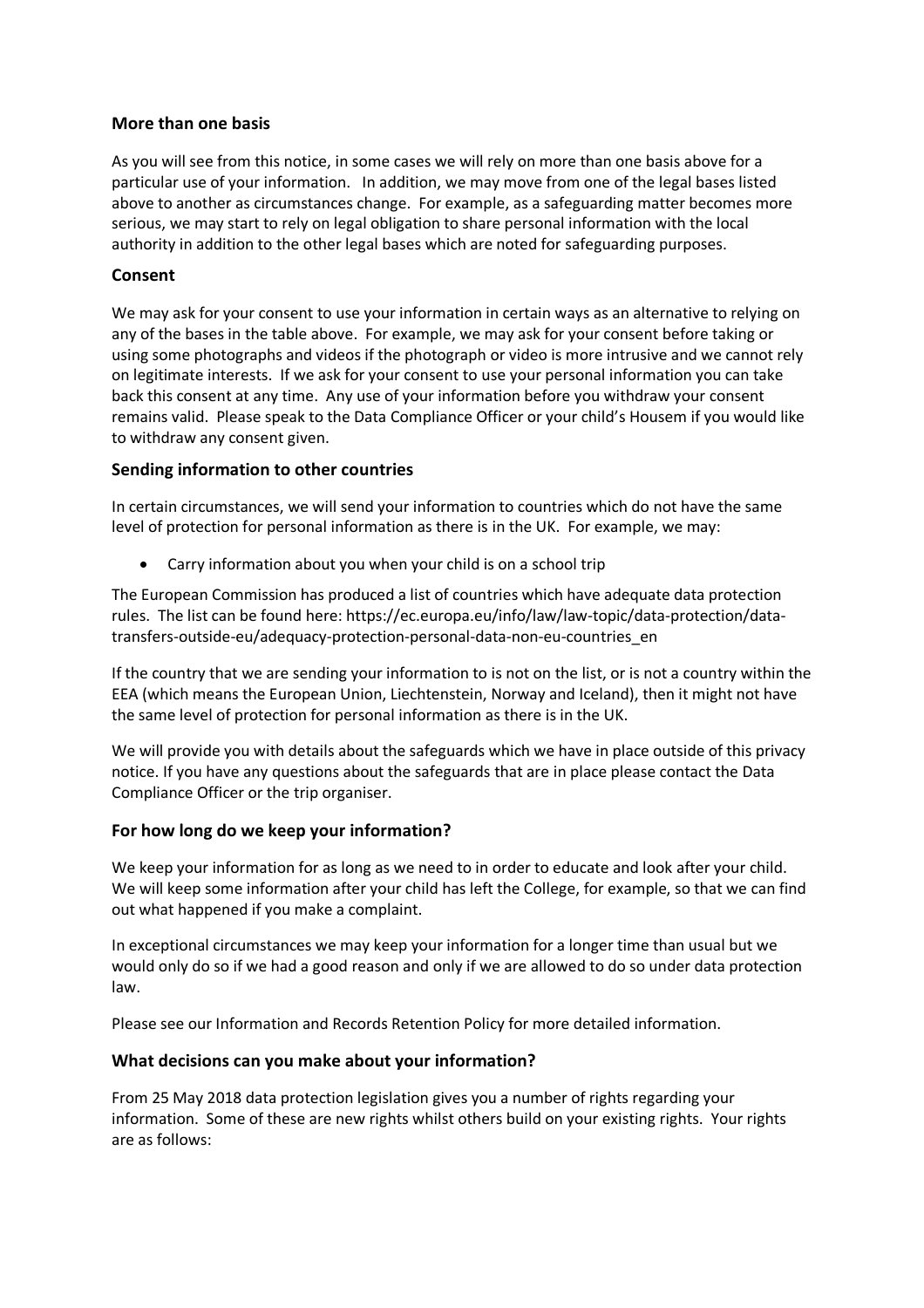- **Rectification**: if information the College holds about you is incorrect you can ask us to correct it.
- **Access**: you can also ask what information we hold about you and be provided with a copy. This is commonly known as making a subject access request. We will also give you extra information, such as why we use this information about you, where it came from and what types of people we have sent it to.
- **Deletion**: you can ask us to delete the information that we hold about you in certain circumstances. For example, where we no longer need the information.
- **Portability**: you can request the transfer of your information to you or to a third party in a format that can be read by computer. This applies where (a) the information has been provided by you; (b) the basis that we are relying on to process your information is consent or contract (please see "Our legal bases for using your information" above); and (c) the information is being processed by us on computer.
- **Restriction**: our use of information about you may be restricted in some cases. For example, if you tell us that the information is inaccurate we can only use it for limited purposes while we check its accuracy.
- **Object**: you may object to us using your information where:
	- a. we are using it for direct marketing purposes (e.g. to send you the College magazine);
	- b. the legal basis on which we are relying is either legitimate interests or performance of a task carried out in the public interest. Please see the section "Our legal bases for using your information" above; and
	- c. we are using it for historical or scientific research purposes or archiving purposes. For example, we may keep photographs of you at a College event for historical reasons.

The Data Compliance Officer can give you more information about your data protection rights.

# **Further information and guidance**

The Data Compliance Officer is the person responsible at our College for managing how we look after personal information and deciding how it is shared.

Like other organisations we need to keep your information safe, up to date, only use it for what we said we would, destroy it when we no longer need it and most importantly - treat the information we get fairly.

This notice is to explain how we use your personal information. The Data Compliance Officer can answer any questions which you may have.

This privacy notice does not, and is not intended to, give you any rights which you did not already have. For example, it does not give you any additional contractual rights.

Please speak to the Data Compliance Officer if:

- you object to us using your information for marketing purposes e.g. to send you information about College events. We will stop using your information for marketing purposes if you tell us not to; or
- you would like us to update the information we hold about you; or